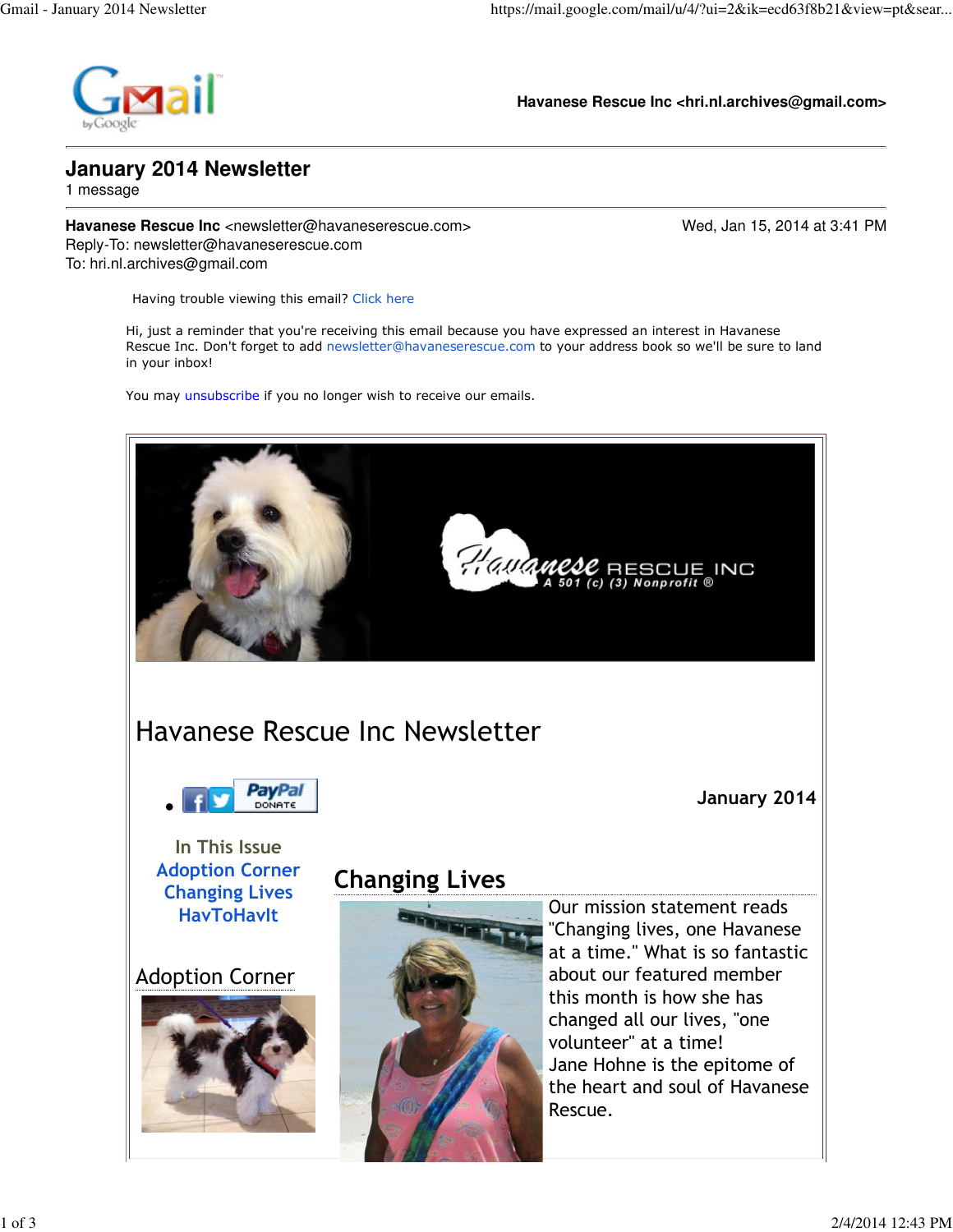Nine-month-old Georgie is an inquisitive chocolateand-white-colored thirteen-pound boy. He is full of gentle sweetness and a sincere desire to please. The typical Havie temperament is slowly emerging and outweighing his shyness.

Georgie is always searching for the about the house, nosing for the treat hidden in his foster dad's hand, and is initiating play sessions with the resident pups in his foster home.

Georgie is crate and housetrained. Still a bit insecure, he leads the way back to the driveway and door as soon as "business" is done. He loves to go on short walks.

Georgie needs a dog-savvy guardian, one who can read his cues when he is uncomfortable. A family with patience and the willingness to guide and train him to be the confident and self-assured pup



Even a brief list will shine a wonderfully bright light on Jane's incredible contributions

over the years.

- Our very first Dog Wrangler
- State Contacts Coordinator
- Secretary on the HRI Board
- Vice President
- President
- Past President
- Currently co-chair of our Intake Department with Jenny French
- Currently Regional Coordinator West with Andrea Marsden

hidden toys to scatter of our national specialty shows. She and her husband, But that's not all! Jane has been a tireless worker at all Paul, always donate really cool items to our auctions. Raising funds to help support our Havanese rescue programs is critical to our mission statement.

> A little over one year ago, Jane and Paul moved to Belize along with their dogs, Georgia and Pocket.

Do you think that moving to Central America would slow this woman down? No way! Jane continues her volunteer efforts with HRI as well as volunteering for a local dog rescue group in Belize.

Jane, a huge "Thank You" for your commitment to our dogs, and all of us at HRI.



## **HavToHavIt**

Brrrr...Baby It's Cold Outside